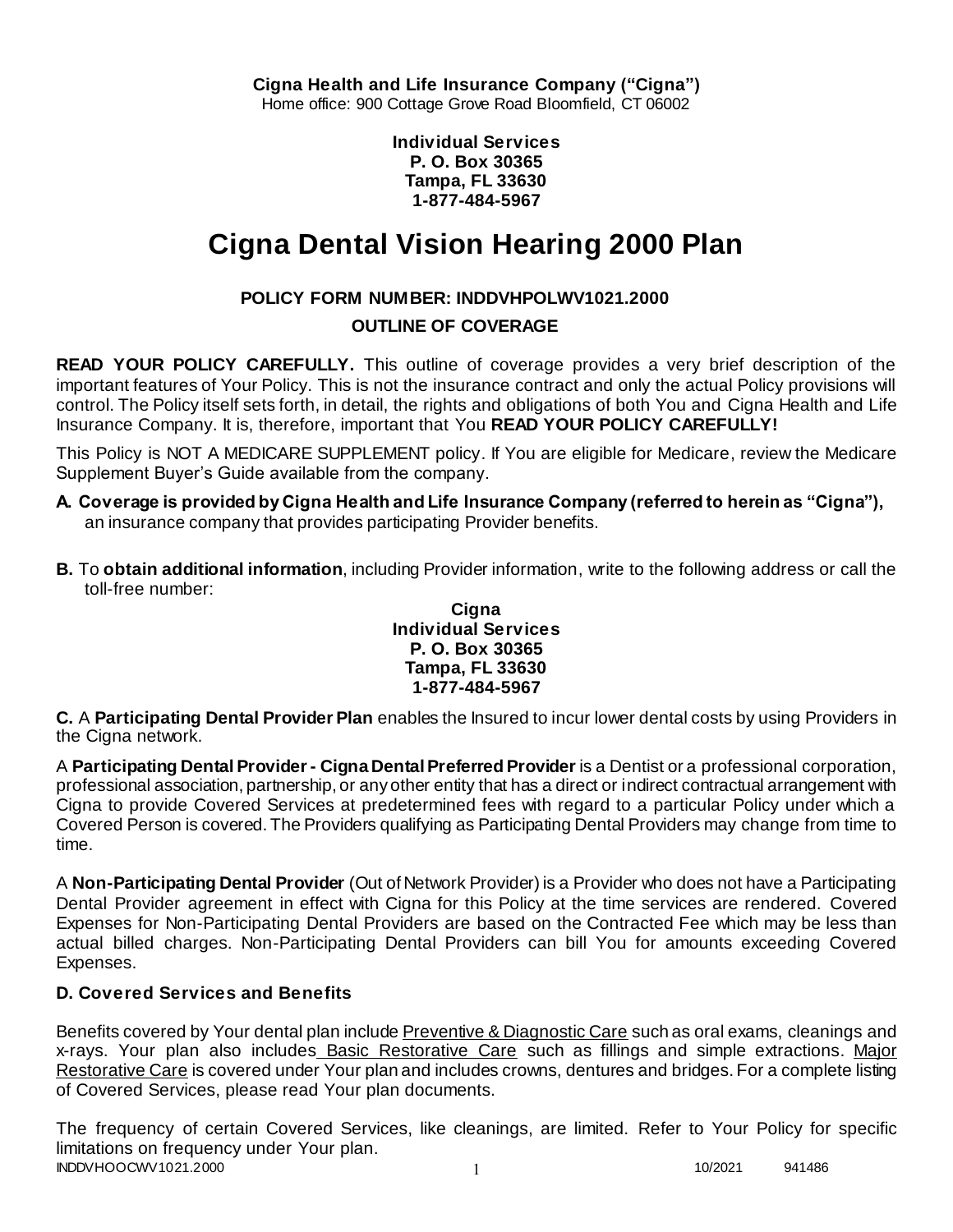### **Benefit Schedule**

The benefits outlined in the table below show the payment percentages for Covered Expenses **AFTER** any applicable Deductibles have been satisfied unless otherwise stated.

# **CIGNA DENTAL, VISION, AND HEARING INSURANCE** *The Schedule*

#### **For You and Your Dependents**

#### **The Schedule – Dental Benefits**

If You select a Participating Dental Provider, Your cost will be less than if You select a Non-Participating Dental Provider.

#### **Emergency Services**

The Benefit Percentage payable for Emergency Services charges made by a Non-Participating Dental Provider is the same Benefit Percentage as for Participating Dental Provider Charges. Dental Emergency services are required immediately to either alleviate pain or to treat the sudden onset of an acute dental condition. These are usually minor procedures performed in response to serious symptoms, which temporarily relieve significant pain, but do not effect a definitive cure, and which, if not rendered, will likely result in a more serious dental or medical complication.

#### **Dental Deductibles**

Dental Deductibles are expenses to be paid by You or Your Dependent. Dental Deductibles are in addition to any Coinsurance. Once the Dental Deductible maximum in The Schedule has been reached, You and Your family need not satisfy any further dental deductible for the rest of that year.

#### **Participating Dental Provider Payment**

Participating Dental Provider services are paid based on the Contracted Fee agreed upon by the Provider and Cigna.

#### **Non-Participating Dental Provider Payment**

Non-Participating Dental Provider services are paid based on the Contracted Fee.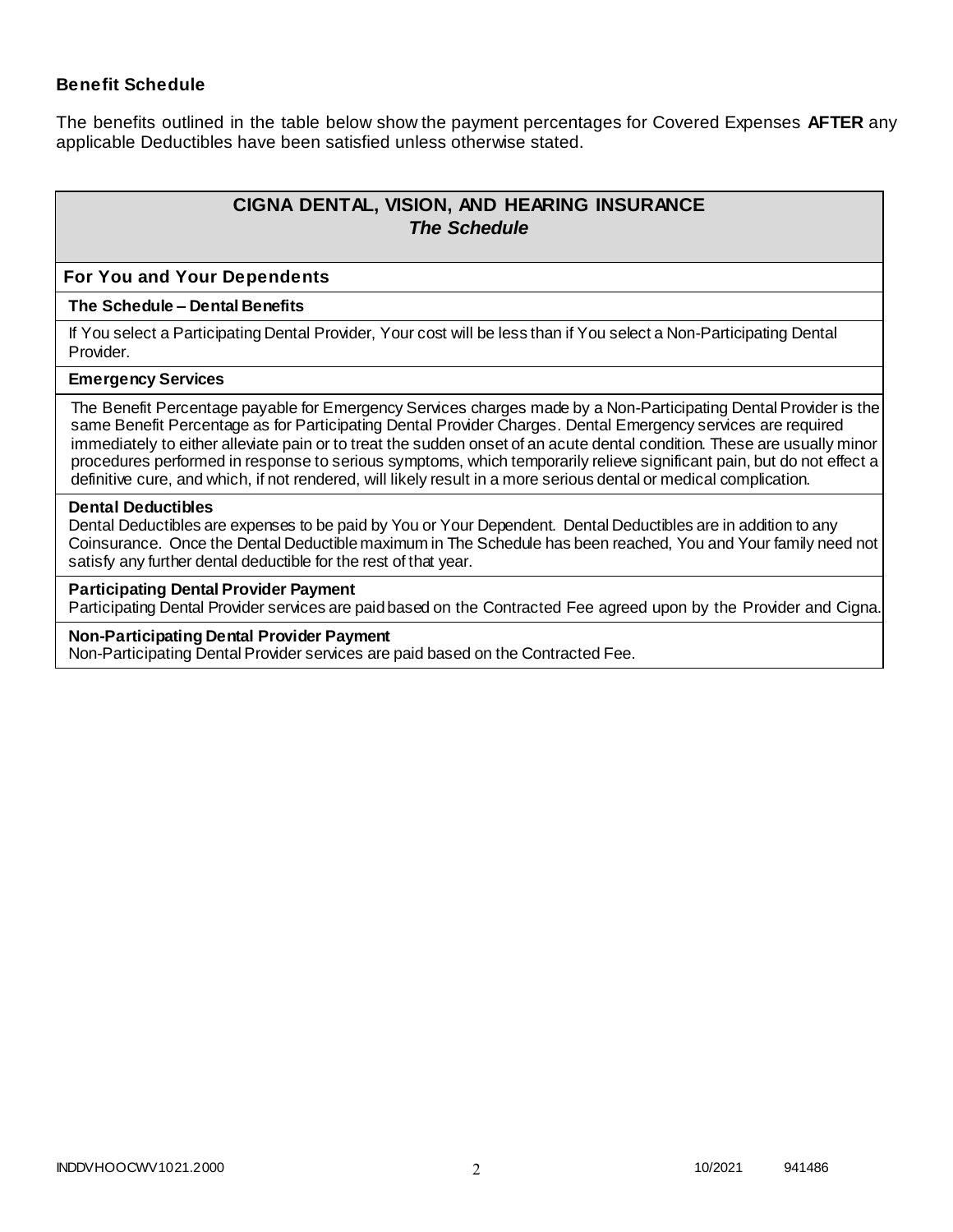| DENTAL BENEFIT HIGHLIGHTS                                                                                                                                                                                                                                          |                                                  |
|--------------------------------------------------------------------------------------------------------------------------------------------------------------------------------------------------------------------------------------------------------------------|--------------------------------------------------|
| Classes I, II, III<br><b>Calendar Year Maximum</b>                                                                                                                                                                                                                 | \$1,500 per person                               |
| <b>Calendar Year Dental Deductible</b><br>Individual                                                                                                                                                                                                               | \$100 per person<br>Not Applicable to Class I    |
| Class I                                                                                                                                                                                                                                                            | The Percentage of Covered Expenses the Plan Pays |
| Preventive Care<br>Oral Exams<br>Routine Cleanings<br>Routine X-rays<br>Non-Routine X-rays<br><b>Fluoride Application</b><br><b>Sealants</b><br>Space Maintainers (non-orthodontic)<br>Emergency Care to Relieve Pain                                              | 100%                                             |
| <b>Class II</b>                                                                                                                                                                                                                                                    | The Percentage of Covered Expenses the Plan Pays |
| <b>Basic Restorative</b><br>Fillings<br>Surgical Extraction of Impacted Teeth<br>Oral Surgery, Simple Extractions<br>Relines, Rebases, and Adjustments<br>Repairs - Bridges, Crowns, and Inlays<br>Repairs - Dentures                                              | 70% after dental deductible                      |
| <b>Class III</b>                                                                                                                                                                                                                                                   | The Percentage of Covered Expenses the Plan Pays |
| Major Restorative<br>Crowns / Inlays / Onlays<br>Root Canal Therapy / Endodontics<br><b>Minor Periodontics</b><br><b>Major Periodontics</b><br>Oral Surgery, All Except Simple Extractions<br>Prosthesis Over Implant<br>Anesthetics<br>Dentures<br><b>Bridges</b> | 50% after dental deductible                      |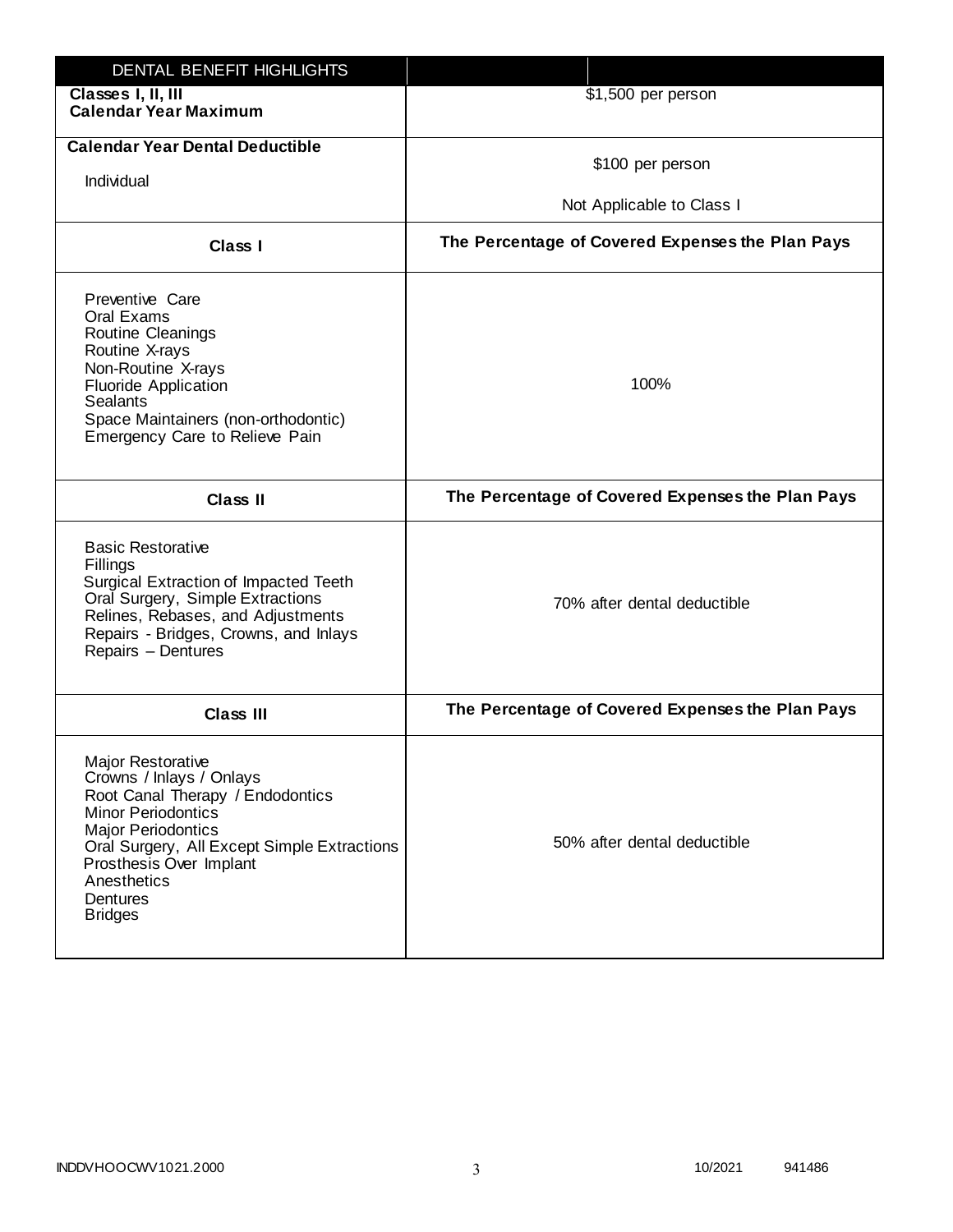| The Schedule - Vision Benefits                                                                  |                                                                                         |
|-------------------------------------------------------------------------------------------------|-----------------------------------------------------------------------------------------|
| VISION BENEFIT HIGHLIGHTS                                                                       |                                                                                         |
| Eye Examinations, including refraction                                                          | The plan pays 50% of expenses, not to exceed a \$75 calendar<br>year maximum per person |
| Materials (corrective eyeglasses or contact<br>lenses, including fittings and follow-up visits) | \$200 calendar year maximum per person                                                  |

| The Schedule - Hearing Benefits                             |                                        |
|-------------------------------------------------------------|----------------------------------------|
| <b>HEARING BENEFIT HIGHLIGHTS</b>                           |                                        |
| <b>Hearing Examinations</b>                                 | \$50 calendar year maximum per person  |
| Materials (Hearing Aids, including fittings<br>and repairs) | \$500 calendar year maximum per person |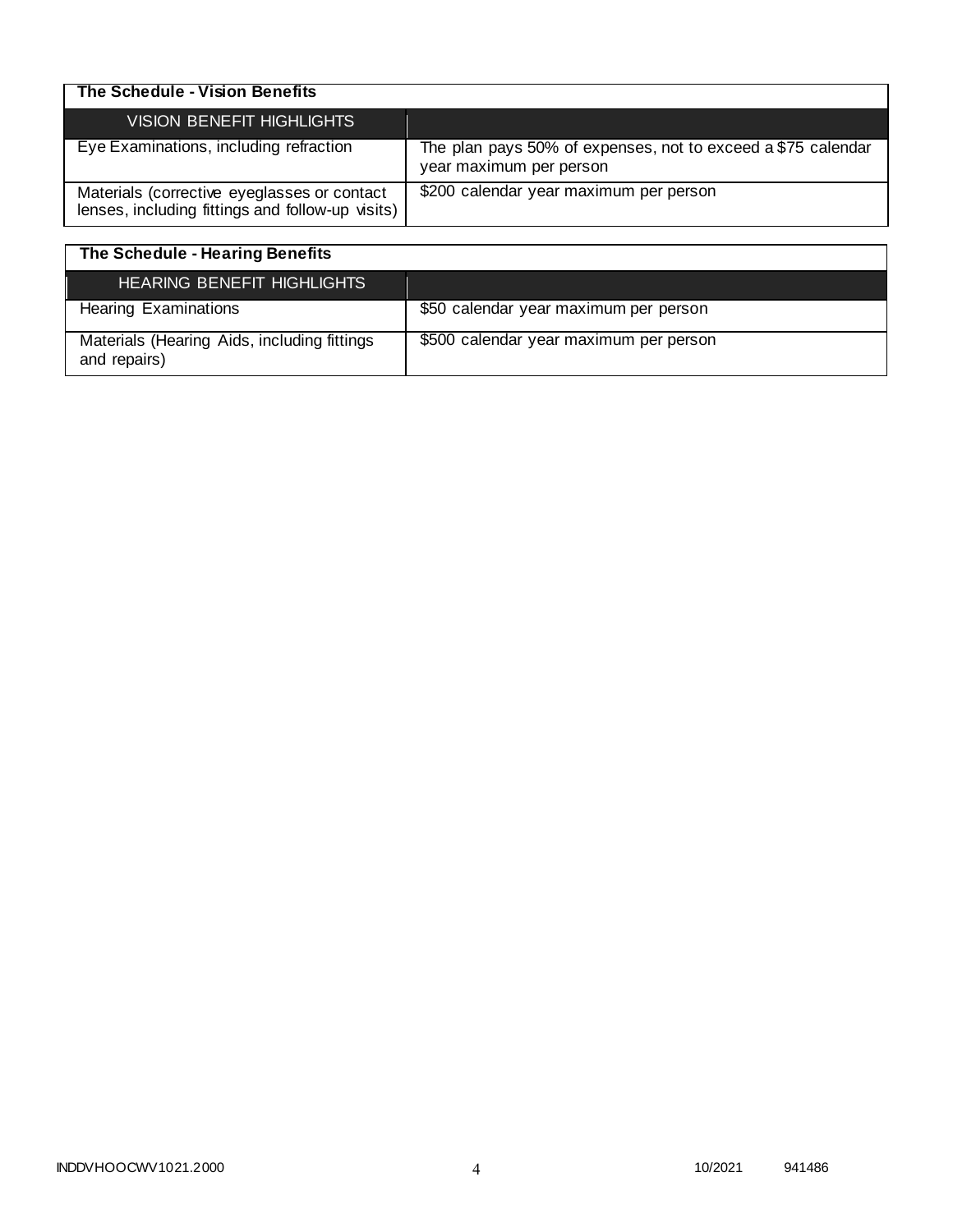# **Waiting Periods**

A Covered Person may access their dental, vision, and hearing benefit insurance once he or she has satisfied the following waiting periods:

- There is no waiting period for Class I or II dental benefits or for vision and hearing benefits.
- After 12 consecutive months of coverage dental benefits will increase to include the list of Class III procedures.

### **Missing Teeth Limitation**

There is no payment for replacement of teeth that are missing when a person first becomes insured. This payment limitation no longer applies after 24 months of continuous coverage.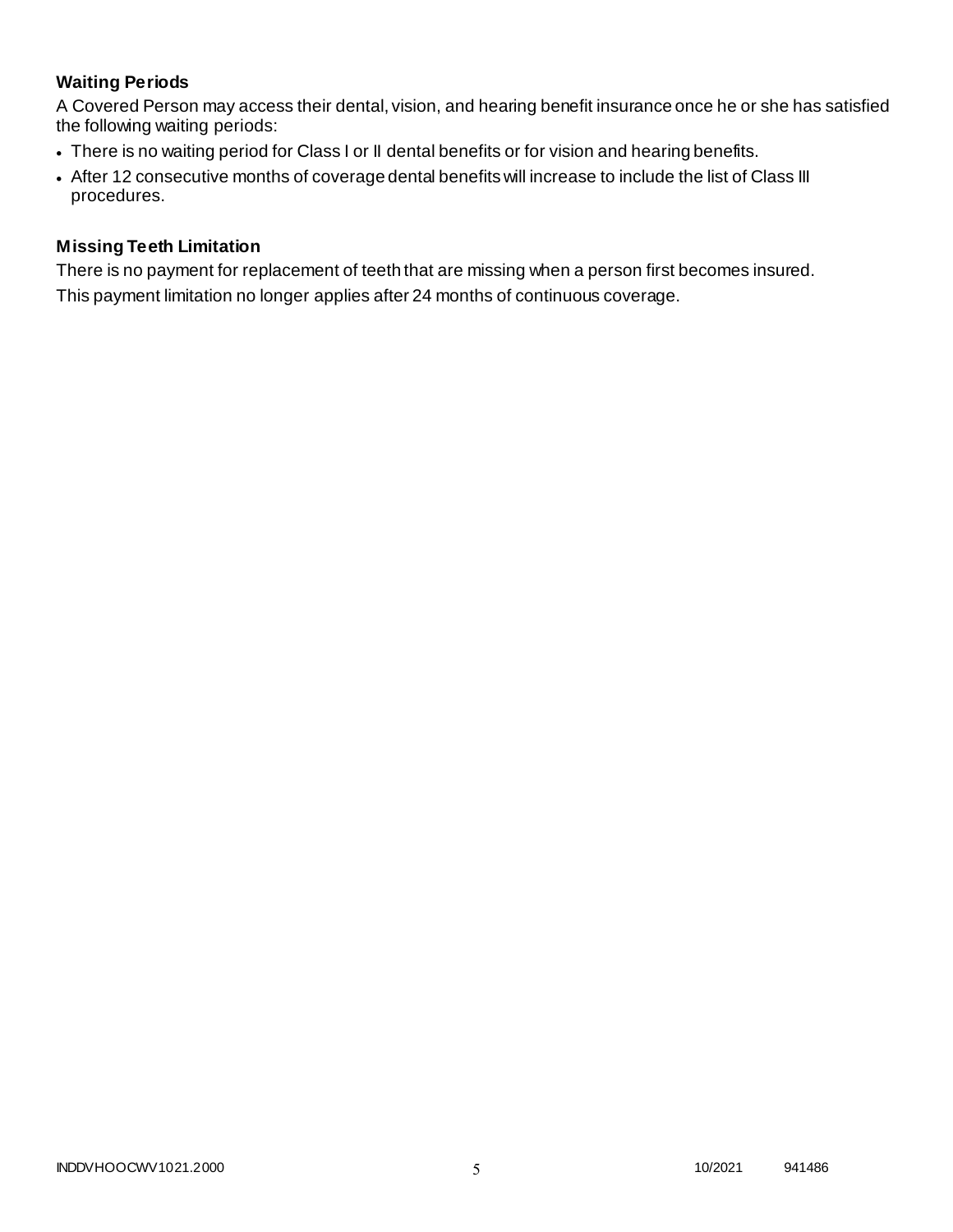## **E. Insured's Financial Responsibility**

The Insured is responsible for paying the monthly or quarterly premium on a timely basis. The Insured is also responsible to pay Providers for charges that are applied to the Deductibles, Coinsurance, and any amounts charged by Non-Participating Dental Providers in excess of the Contracted Fee. In addition, any charges for Medically Necessary and/or Dentally Necessary items that are excluded under the Policy are the responsibility of the Insured.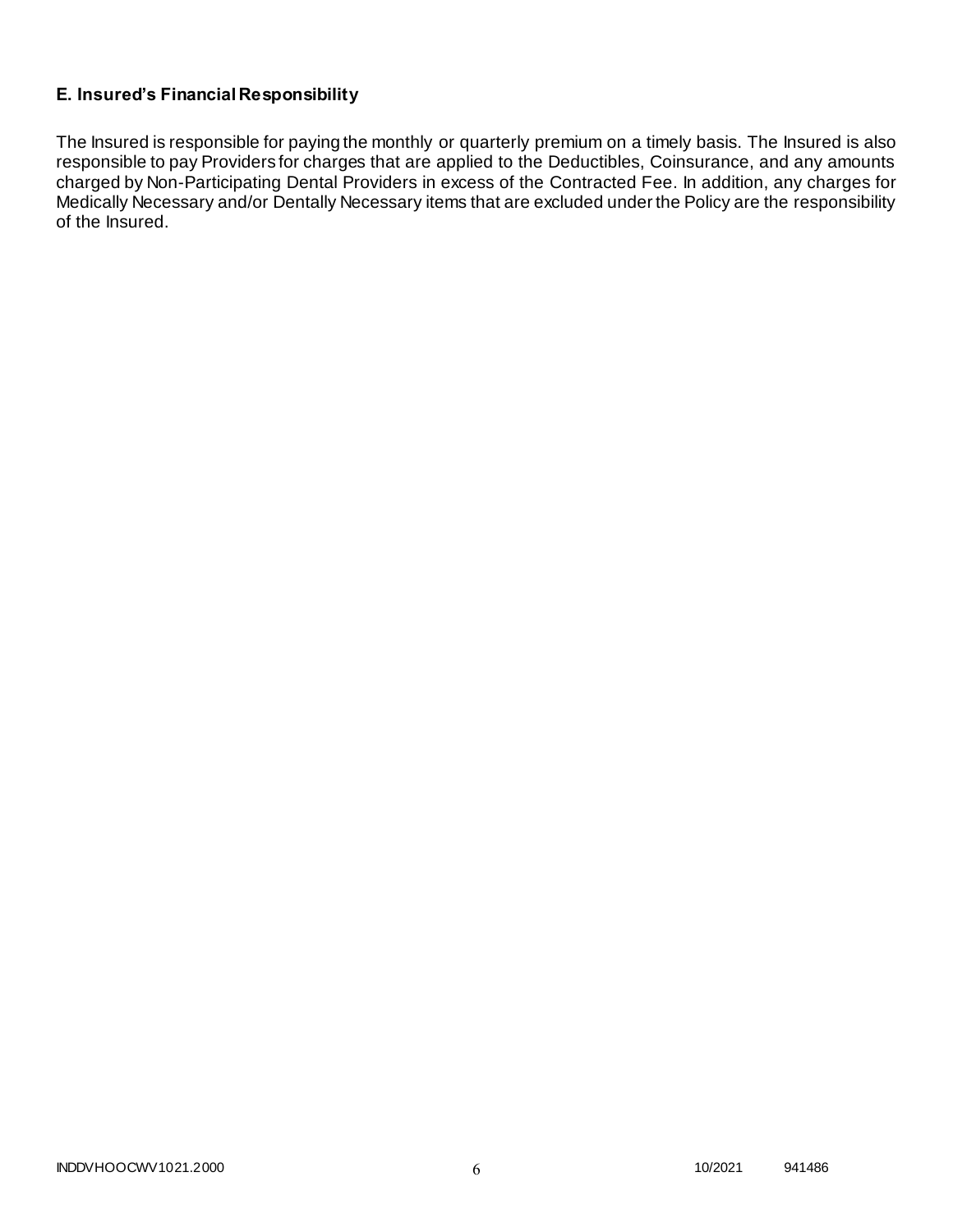# **F. Exclusions and Limitations: What Is Not Covered By This Policy**

# **Expenses Not Covered**

Covered Expenses will not include, and no payment will be made for:

- procedures which are not included in the list of Covered Dental Services, Covered Vision Services, or Covered Hearing Services;
- cone beam imaging;
- instruction for plaque control, oral hygiene and diet;
- core build-ups;
- veneers;
- precious or semi-precious metals for crowns, bridges and abutments;
- restoration of teeth which have been damaged by erosion, attrition or abrasion;
- bite registrations; precision or semi-precision attachments; or splinting;
- implants or implant related services;
- orthodontic treatment, except for the treatment of cleft lip and cleft palate;
- general anesthesia or intravenous sedation, when used for the purposes of anxiety control or patient management is not covered; may be considered only when medically or dentally necessary and when in conjunction with covered complex oral surgery;
- athletic mouth guards;
- services performed solely for cosmetic reasons;
- personalization or decoration of any dental device or dental work;
- replacement of an appliance per benefit guidelines;
- services that are deemed to be medical in nature;
- services and supplies received from a hospital;
- prescription drugs;
- plano lenses:
- VDT (video display terminal)/computer eyeglass benefit;
- medical or surgical treatment of the eyes;
- any type of corrective vision surgery, including LASIK surgery, radial ketatonomy (RK), automated lamellar keratoplasty (ALK), or conductive keratoplasty (CK);
- Orthoptic or vision training and any associated supplemental testing;
- any eye examination, or any corrective eyewear, required by an employer as a condition of employment;
- safety eyewear;
- sub-normal vision aids or non-prescription lenses;
- Magnification or low vision aids not shown as covered in the Schedule of Vision Coverage;
- Assistive Listening Devices (ALDs);
- medical and/or surgical treatment of the internal or external structures of the ear, including but not limited to Cochlear implants;
- Hearing Aids not prescribed by a Licensed Hearing Care Professional;
- ear protective devices or plugs;
- Hearing Aids maintenance/service contracts, ear molds and other miscellaneous repairs;
- Hearing Aids purchased online or over the counter (OTC); or
- Disposable Hearing Aids.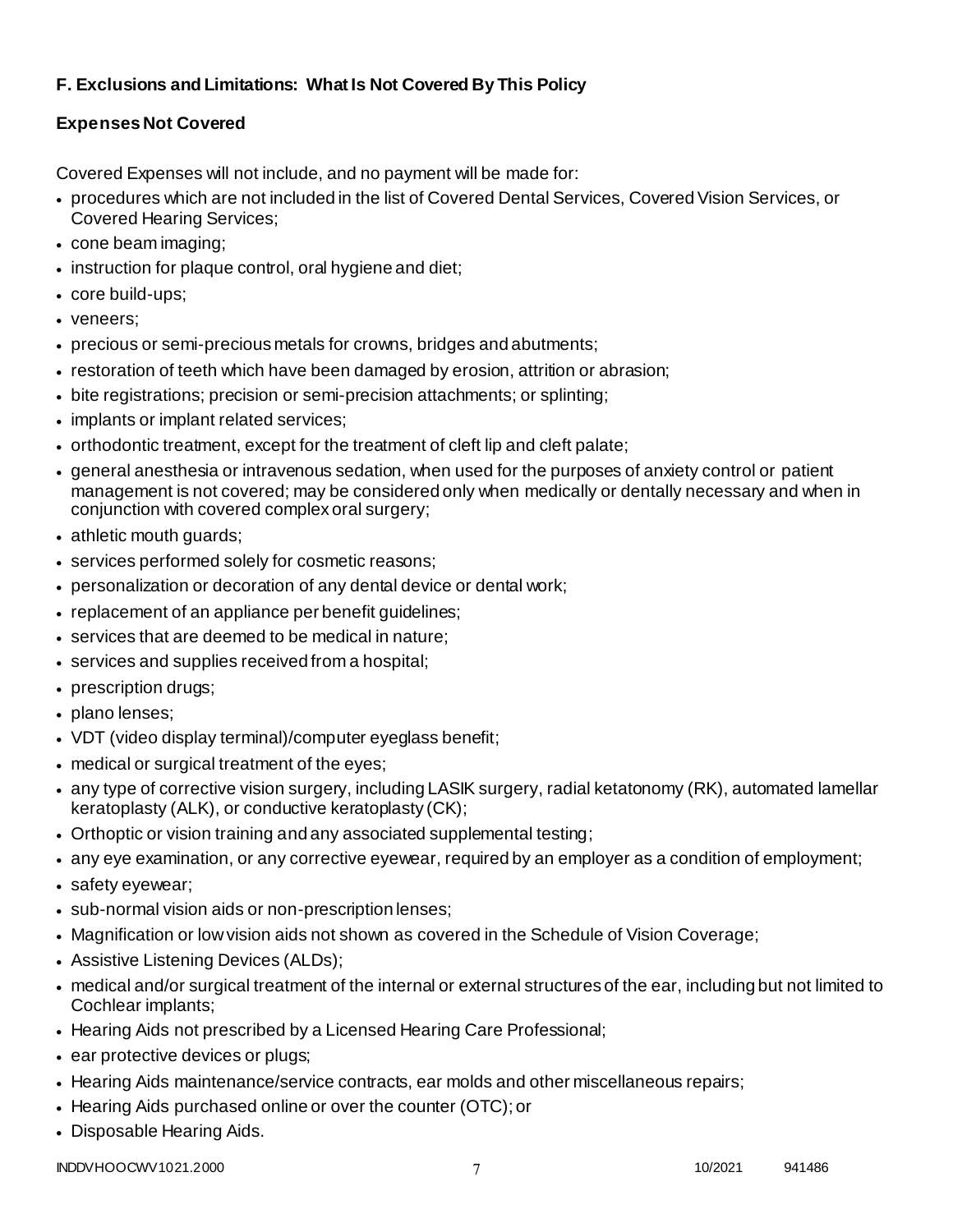### **General Limitations**

No payment will be made for expenses incurred for You or any one of Your Dependents:

- For services not specifically listed as Covered Services in this Policy;
- For services or supplies that are not Medically Necessary;
- For services received before the Effective Date of coverage;
- For services received after coverage under this Policy ends;
- For services for which You have no legal obligation to pay or for which no charge would be made if You did not have insurance coverage;
- For Professional services or supplies received or purchased directly or on Your behalf by anyone, including a Provider, from any of the following:
	- **Yourself or Your employer;**
	- a person who lives in the Covered Person's home, or that person's employer;
	- a person who is related to the Covered Person by blood, marriage or adoption, or that person's employer.
- for or in connection with an Injury arising out of, or in the course of, any employment for wage or profit;
- for or in connection with a Sickness which is covered under any workers' compensation or similar law;
- for charges made by a Hospital owned or operated by or which provides care or performs services for, the United States Government, if such charges are directly related to a condition which occurred while serving in the military or an associated auxiliary unit;
- services or supplies received due to an act of war, declared or undeclared while serving in the military or an associated auxiliary unit;
- to the extent that payment is unlawful where the person resides when the expenses are incurred;
- for charges which the person is not legally required to pay;
- for charges which would not have been made if the person had no insurance;
- to the extent that billed charges exceed the rate of reimbursement as described in the Schedule;
- for charges for unnecessary care, treatment or surgery;
- to the extent that You or any of Your Dependents is in any way paid or entitled to payment for those expenses by or through a public program, other than Medicaid;
- for or in connection with experimental procedures or treatment methods not approved by the American Dental Association or the appropriate dental specialty society;
- Procedures that are a covered expense under any other plan which provides dental, vision, or hearing benefits;
- To the extent that benefits are paid or payable for those expenses under the mandatory part of any auto insurance policy written to comply with a "no-fault" insurance law or an uninsured motorist insurance law. Cigna will take into account any adjustment option chosen under such part by You or any one of Your Dependents.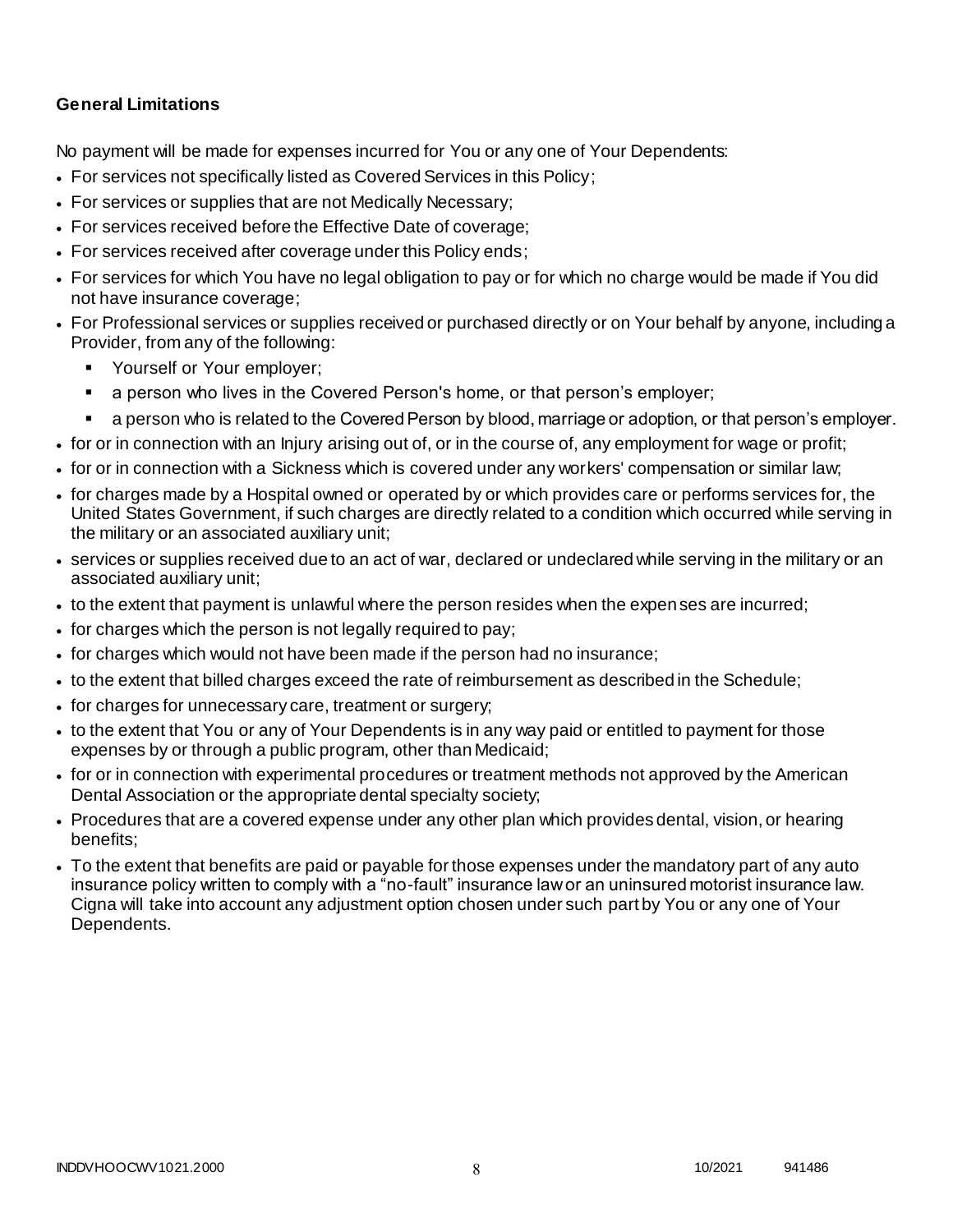### **G. Predetermination of Dental Benefits Program**

Predetermination of Benefits is a voluntary review of a Dentist's proposed treatment plan and expected charges. It is not preauthorization of service and is not required.

The treatment plan should include supporting pre-operative x-rays and other diagnostic materials as requested by Cigna's dental consultant. If there is a change in the treatment plan, a revised plan should be submitted.

Cigna will determine covered dental expenses for the proposed treatment plan. If there is no Predetermination of Benefits, Cigna will determine covered dental expenses when it receives a claim.

Review of proposed treatment is advised whenever extensive dental work is recommended when charges exceed **\$500**.

Predetermination of Benefits is not a guarantee of a set payment. Payment is based on the services that are actually delivered and the coverage in force at the time services are completed.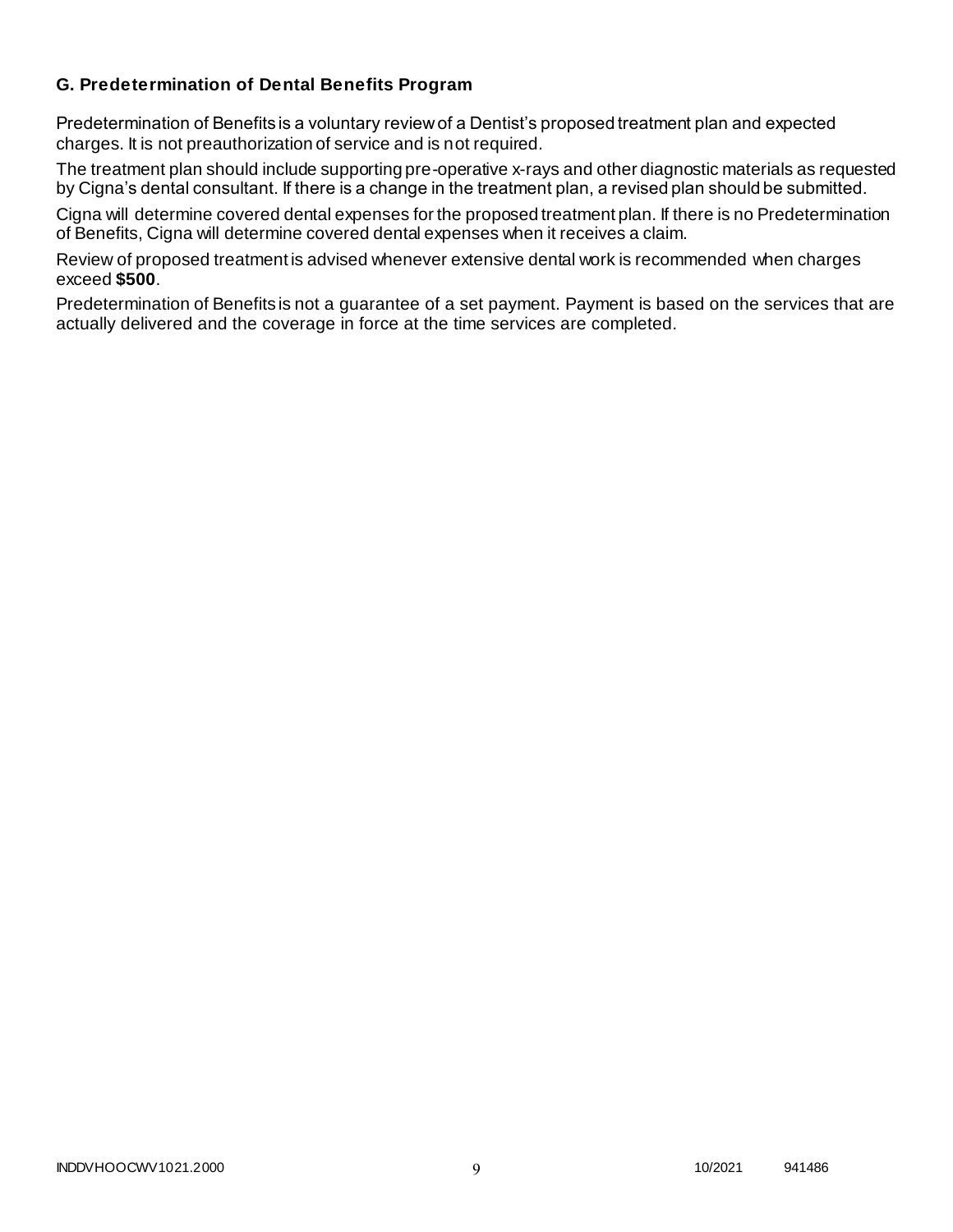### **H. General Provisions**

### **WHEN YOU HAVE A COMPLAINT OR AN APPEAL**

For the purposes of this section, any reference to "You," "Your" or "Yourself" also refers to a representative or Provider designated by You to act on Your behalf, unless otherwise noted.

We want You to be completely satisfied with the care You receive. That is why We have established a process for addressing Your concerns and solving Your problems.

#### **Start with Member Services**

We are here to listen and help. If You have a concern regarding a person, a service, the quality of care , or contractual benefits, You can call Our toll-free number and explain Your concern to one of Our Customer Service representatives. You can also express that concern in writing. Please call or write to Us at the following:

Customer Services Toll-Free Number or address on mycigna.com, explanation of benefits or claim form

We will do Our best to resolve the matter on Your initial contact. If We need more time to review or investigate Your concern, We will get back to You as soon as possible, but in any case within 30 days.

If You are not satisfied with the results of a coverage decision, You can start the appeals procedure.

#### **Appeals Procedure**

Cigna has a two step appeals procedure for coverage decisions. To initiate an appeal, You must submit a request for an appeal in writing within 365 days of receipt of a denial notice. You should state the reason why You feel Your appeal should be approved and include any information supporting Your appeal. If You are unable or choose not to write, You may ask to register Your appeal by telephone. Call or write to Us at the toll-free number or address on Your Benefit Identification card, explanation of benefits or claim form.

#### **Level One Appeal**

Your appeal will be reviewed and the decision made by someone not involved in the initial decision. Appeals involving Medical Necessity or clinical appropriateness will be considered by a health care professional.

For level one appeals, We will respond in writing with a decision within 30 calendar days after We receive an appeal for a postservice coverage determination. If more time or information is needed to make the determination, We will notify You in writing to request an extension of up to 15 calendar days and to specify any additional information needed to complete the review.

If You are not satisfied with Our level-one appeal decision, You may request a level-two appeal.

#### **Level Two Appeal**

If You are dissatisfied with Our level one appeal decision, You may request a second review. To start a level two appeal, follow the same process required for a level one appeal.

Most requests for a second review will be conducted by the Appeals Committee, which consists of at least three people. Anyone involved in the prior decision may not vote on the Committee. For appeals involving Medical Necessity or clinical appropriateness, the Committee will consult with at least one Dentist reviewer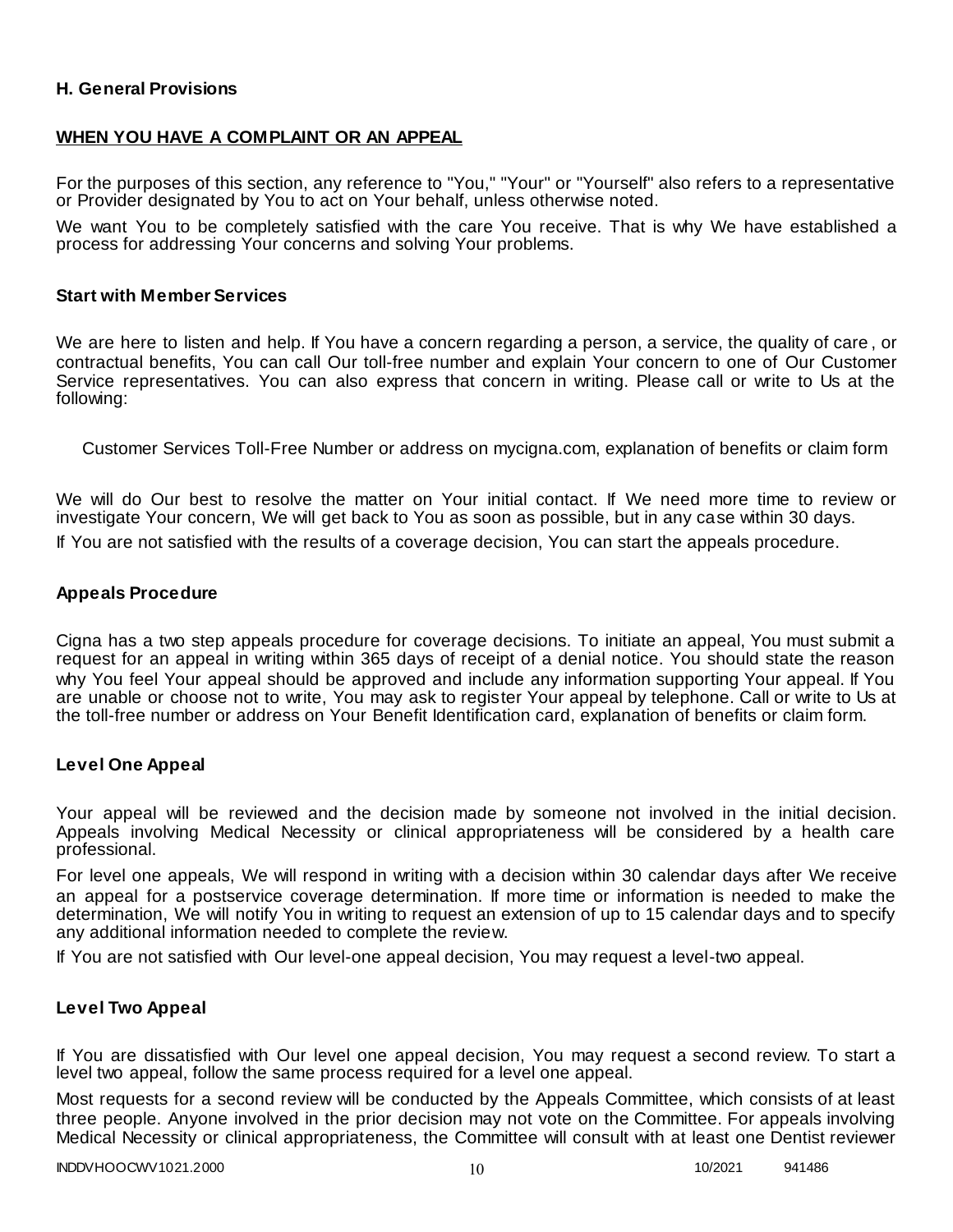in the same or similar specialty as the care under consideration, as determined by Cigna's Dentist reviewer. You may present Your situation to the Committee in person or by conference call.

For level two appeals We will acknowledge in writing that We have received Your request and schedule a Committee review. For postservice claims, the Committee review will be completed within 30 calendar days. If more time or information is needed to make the determination, We will notify You in writing to request an extension of up to 15 calendar days and to specify any additional information needed by the Committee to complete the review. You will be notified in writing of the Committee's decision within five working days after the Committee meeting, and within the Committee review time frames above if the Committee does not approve the requested coverage.

### **Notice of Benefit Determination on Appeal**

Every notice of an appeal decision will be provided in writing or electronically and, if an adverse determination, will include:

- (1) the specific reason or reasons for the denial decision;
- (2) reference to the specific Policy provisions on which the decision is based;
- (3) a statement that the claimant is entitled to receive, upon request and free of charge, reasonable access to and copies of all documents, records, and other Relevant Information as defined;
- (4) upon request and free of charge, a copy of any internal rule, guideline, protocol or other similar criterion that was relied upon in making the adverse determination regarding Your appeal, and an explanation of the scientific or clinical judgment for a determination that is based on a medical necessity, experimental treatment or other similar exclusion or limit.

#### **Relevant Information**

Relevant Information is any document, record, or other information which was relied upon in making the benefit determination; was submitted, considered, or generated in the course of making the benefit determination, without regard to whether such document, record, or other information was relied upon in making the benefit determination; demonstrates compliance with the administrative processes and safeguards required by federal law in making the benefit determination; or constitutes a statement of policy or guidance with respect to the plan concerning the denied treatment option or benefit or the claimant's diagnosis, without regard to whether such advice or statement was relied upon in making the benefit determination.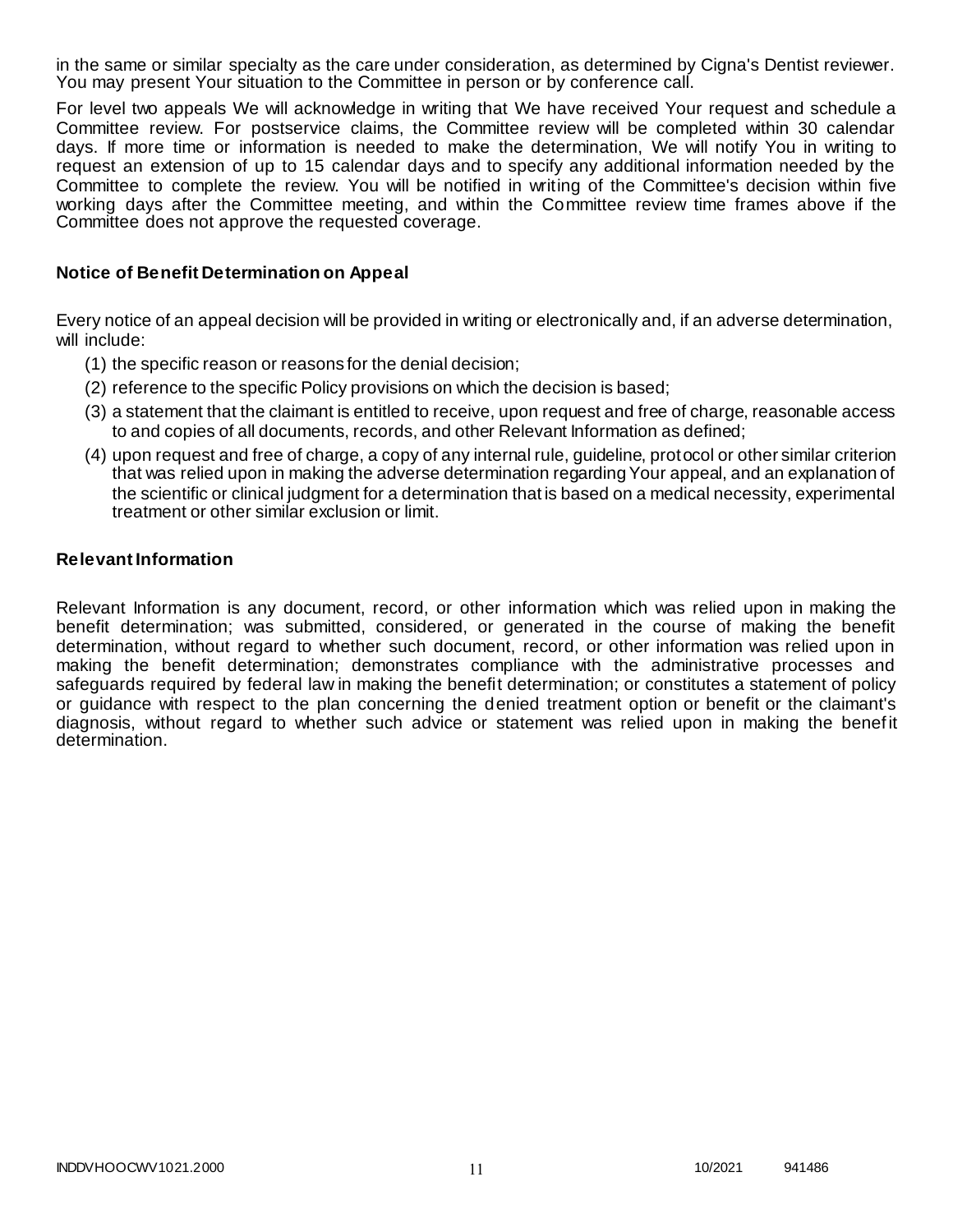# **I. Participating Dental Providers**

Cigna will provide a current list of Dentists currently participating with Cigna and their locations to each Covered Person upon request.

To verify if a Dentist is currently participating with Cigna and is accepting new Cigna Insureds, the Covered Person should visit Our website at mycigna.com.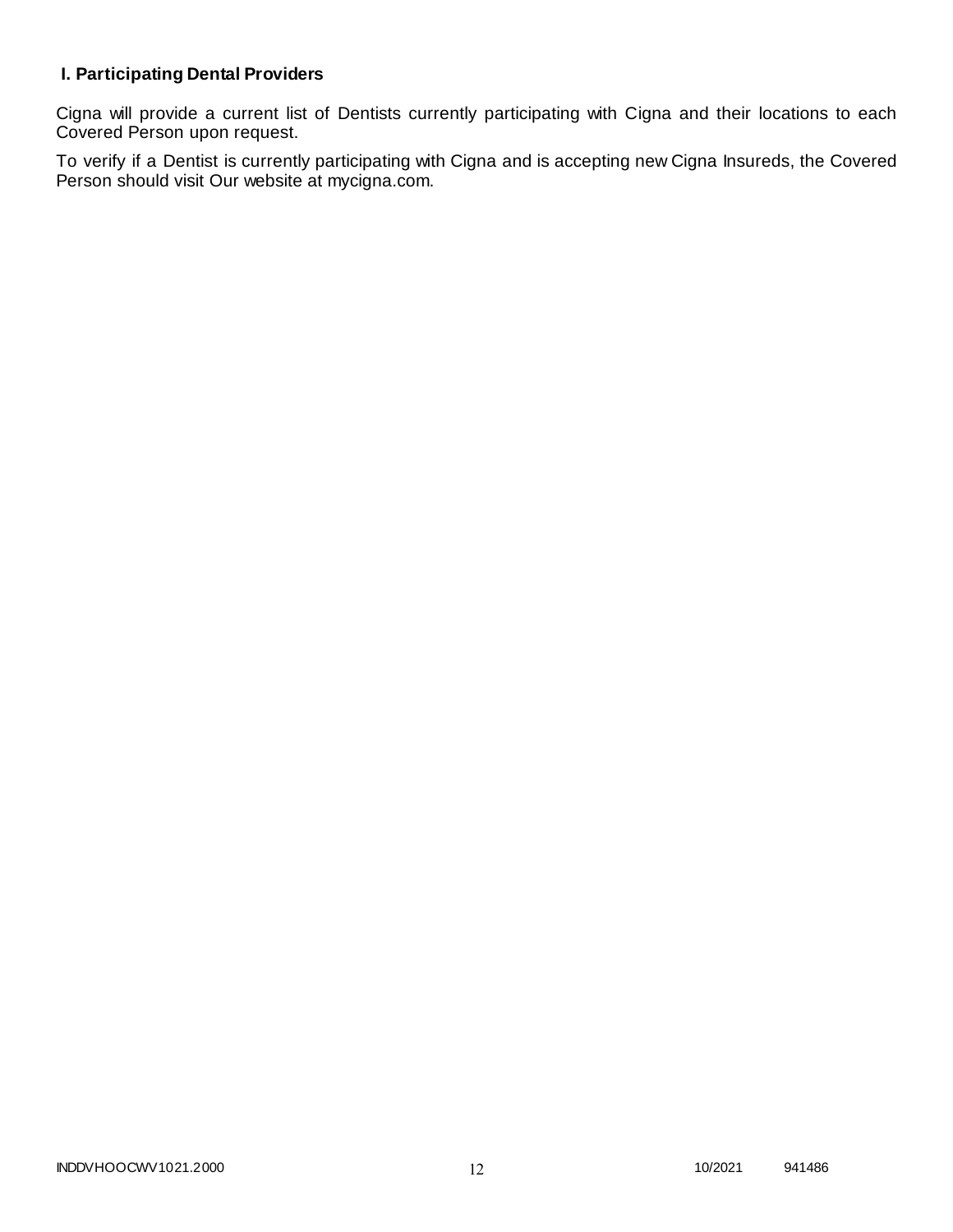### **J. Renewability, Eligibility, and Continuation**

1. The Policy will renew except for the specific events stated in the Policy. Cigna may change the premiums of the Policy with 60 days written notice to the Insured. However, Cigna will not refuse to renew or change the premium schedule for the Policy on an individual basis, but only for all Insureds in the same class and covered under the same Policy as You.

2. The individual plan is designed for residents of West Virginia who are not enrolled under or covered by any other group or individual health coverage. You must notify Cigna of all changes that may affect any Covered Person's eligibility under the Policy.

3. You or Your Dependent(s) will become ineligible for coverage:

- When premiums are not paid according to the due dates and grace periods described in the premium section.
- With respect to Your Spouse, Domestic Partner, or partner to a Civil Union: when the Spouse is no longer married to the Insured or when the union is dissolved.
- With respect to You and Your Family Member(s): when You no longer meet the requirements listed in the Conditions of Eligibility section.
- The date the Policy terminates.
- When the Insured no longer lives in the Service Area.

4. If a Covered Person's eligibility under this Plan would terminate due to the Insured's death, divorce or if other Dependents would become ineligible due to age or no longer qualify as dependents for coverage under this Plan; except for the Insured's failure to pay premium, the Covered Person's insurance will be continued if the Covered Person exercising the continuation right notifies Cigna and pays the appropriate monthly premium within 60 days following the date this Policy would otherwise terminate. Any waiting periods in the new Plan will be considered as being met to the extent coverage was in force under this Plan.